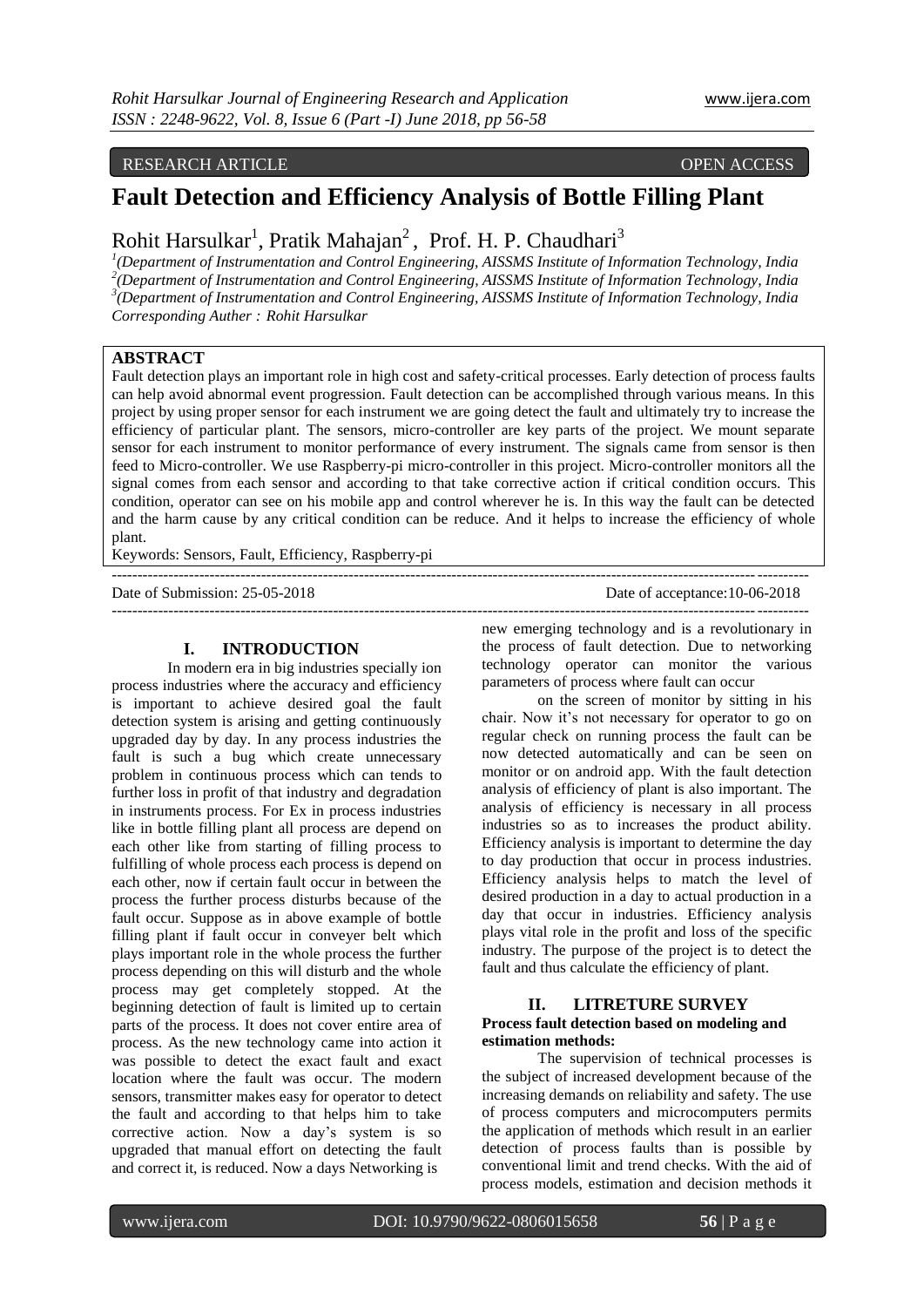is possible to also monitor non measurable variables like process states, process parameters and characteristic quantities.

## **Distributed fault detection of wireless sensor networks:**

Wireless Sensor Networks (WSNs) have become a new information collection and monitoring solution for a variety of applications. Faults occurring to sensor nodes are common due to the sensor device itself and the harsh environment where the sensor nodes are deployed. In order to ensure the network quality of service it is necessary for the WSN to be able to detect the faults and take actions to avoid further degradation of the service.

#### **Fault detection of wireless sensor networks:**

Distributed fault detection algorithm for wireless sensor networks. Faulty sensor nodes are identified based on comparisons between neighboring nodes and dissemination of the decision made at each node. Time redundancy is used to tolerate transient faults in sensing and communication. Simulation results show that sensor nodes with permanent faults are identified with high accuracy for a wide range of fault rates, while most of the transient faults are tolerated with negligible performance degradation.

#### **A Survey of Fault Management in Wireless Sensor Networks:**

Wireless sensor networks are resourceconstrained self-organizing systems that are often deployed in inaccessible and inhospitable environments in order to collect data about some outside world phenomenon. For most sensor network applications, point-to-point reliability is not the main objective; instead, reliable event-of-interest delivery to the server needs to be guaranteed (possibly with a certain probability).

#### **III. PROPOSED SYSTEM**

In our proposed system the method of detection of fault and analysis of efficiency by various means such as to monitor all the parameters or monitor functioning of all instruments for proper output is composed. In this system quantitative efficiency of the bottle filling process is measured using an IR sensor pair. The IR sensor provides the pulsating output to the ESP8266 NODEMCU, thus the quantity of the bottle filled per hour is compared with the desired production rate of the bottle filling plant process. For the fault detection in bottle filling plant process we monitor different elements of the whole process which includes electric conveyer motor, electric water flow solenoid valves, IR sensor etc. For electric conveyer motor we used current sensor to measure the faults in the conveyer speed and detecting the jamming of the conveyer. For fluid flow electric solenoid valve we used the current sensor which monitors the electrical supply to the

solenoid valve ensuring fault prevention due to lack of electrical supply to the solenoid valve. To increases the efficiency and productivity of the bottle filling plant and to reduce the downtime of the process by 75%, we used combination of the current and voltage sensor to record real time data of the bottle filling plant. Using these two sensors we measured the power consumption of the whole plant. This data is then processed and monitor real time for any changes in power consumption. The power consumption of the process should be same for each product cycle which ensures the significance of healthy plant.

### **Sensor And Controller Network For Proposed System**







# **IV. APPLICATION**

- Bottle filling plant.
- Intelligent building.
- Food processing industries
- Manufacturing plant
- Packaging industries
- Petroleum industries

## **V. ADVANTAGES**

Any fault in the system can be detected quickly.